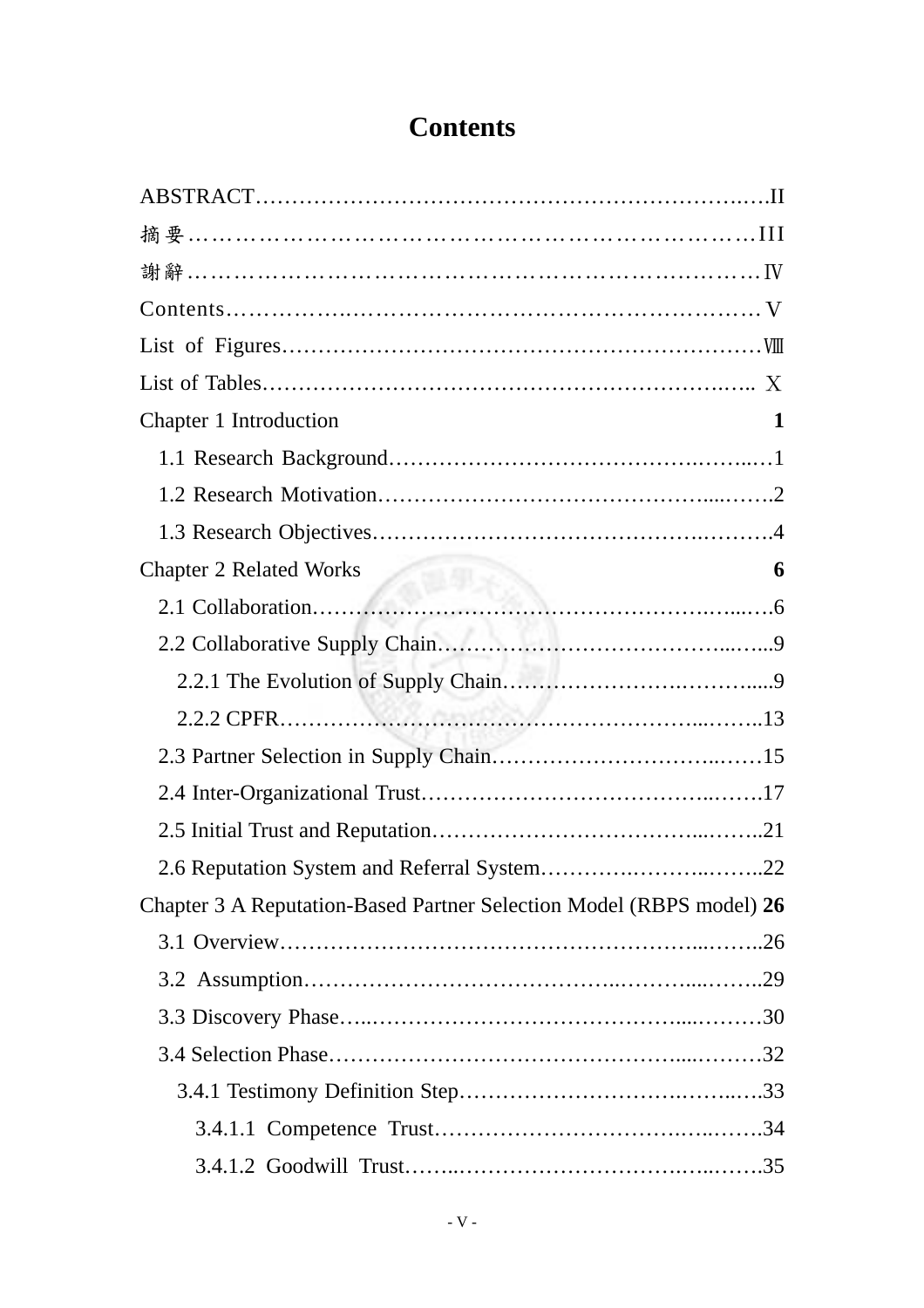| 3.4.3.1 To Aggregate the Initial Trust of Competence48          |    |
|-----------------------------------------------------------------|----|
|                                                                 |    |
| 3.4.3.3 To Derive the Predictability Initial Trust54            |    |
|                                                                 |    |
|                                                                 |    |
|                                                                 |    |
|                                                                 |    |
|                                                                 |    |
|                                                                 |    |
|                                                                 |    |
|                                                                 | 66 |
| Chapter 4 Experiment                                            |    |
|                                                                 |    |
|                                                                 |    |
|                                                                 |    |
|                                                                 |    |
|                                                                 |    |
| 4.1.3 To Identify the Critical Values of the Critical Factors78 |    |
|                                                                 |    |
|                                                                 |    |
|                                                                 |    |
|                                                                 |    |
|                                                                 |    |
|                                                                 |    |
| <b>Chapter 5 Conclusions</b>                                    | 94 |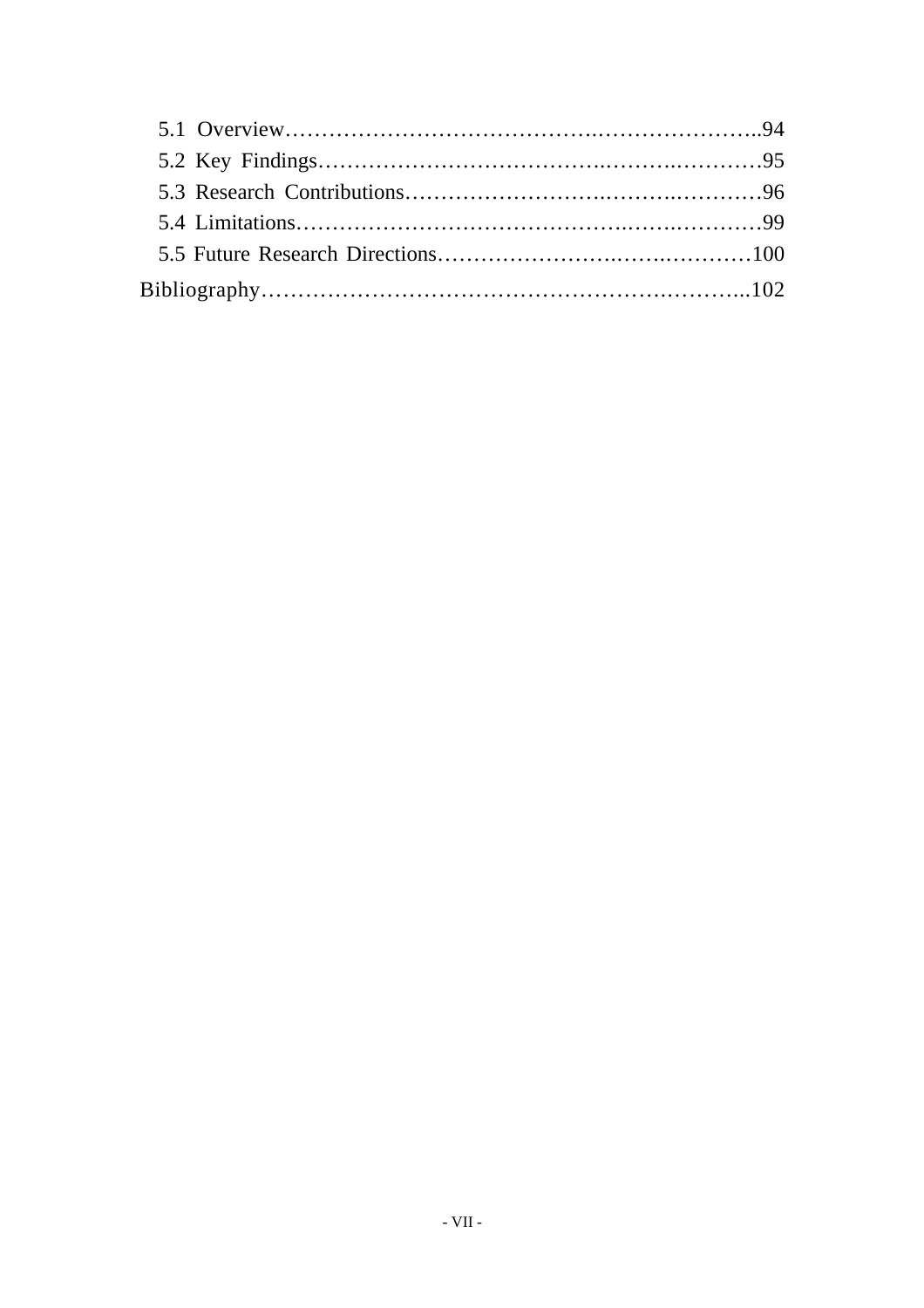## **List of Figures**

| Fig. 2.5 The framework of centralized reputation system23            |  |
|----------------------------------------------------------------------|--|
| Fig. 2.6 The framework of distributed reputation system23            |  |
|                                                                      |  |
| Fig. 3.1 The reputation-based partner selection model (RBPS model)27 |  |
|                                                                      |  |
|                                                                      |  |
|                                                                      |  |
| Fig. 3.5 Three types of inter-organizational trust34                 |  |
| Fig. 3.6 The example of indicators of competence trust35             |  |
| Fig. 3.7 The process to obtain the parties and testimonies38         |  |
|                                                                      |  |
|                                                                      |  |
|                                                                      |  |
| Fig. 3.11 An example of weighted referral networks44                 |  |
|                                                                      |  |
| Fig. 4.1 The process of Collaborative Partner Selection (CPS)71      |  |
|                                                                      |  |
|                                                                      |  |
|                                                                      |  |
|                                                                      |  |
|                                                                      |  |
|                                                                      |  |
|                                                                      |  |
|                                                                      |  |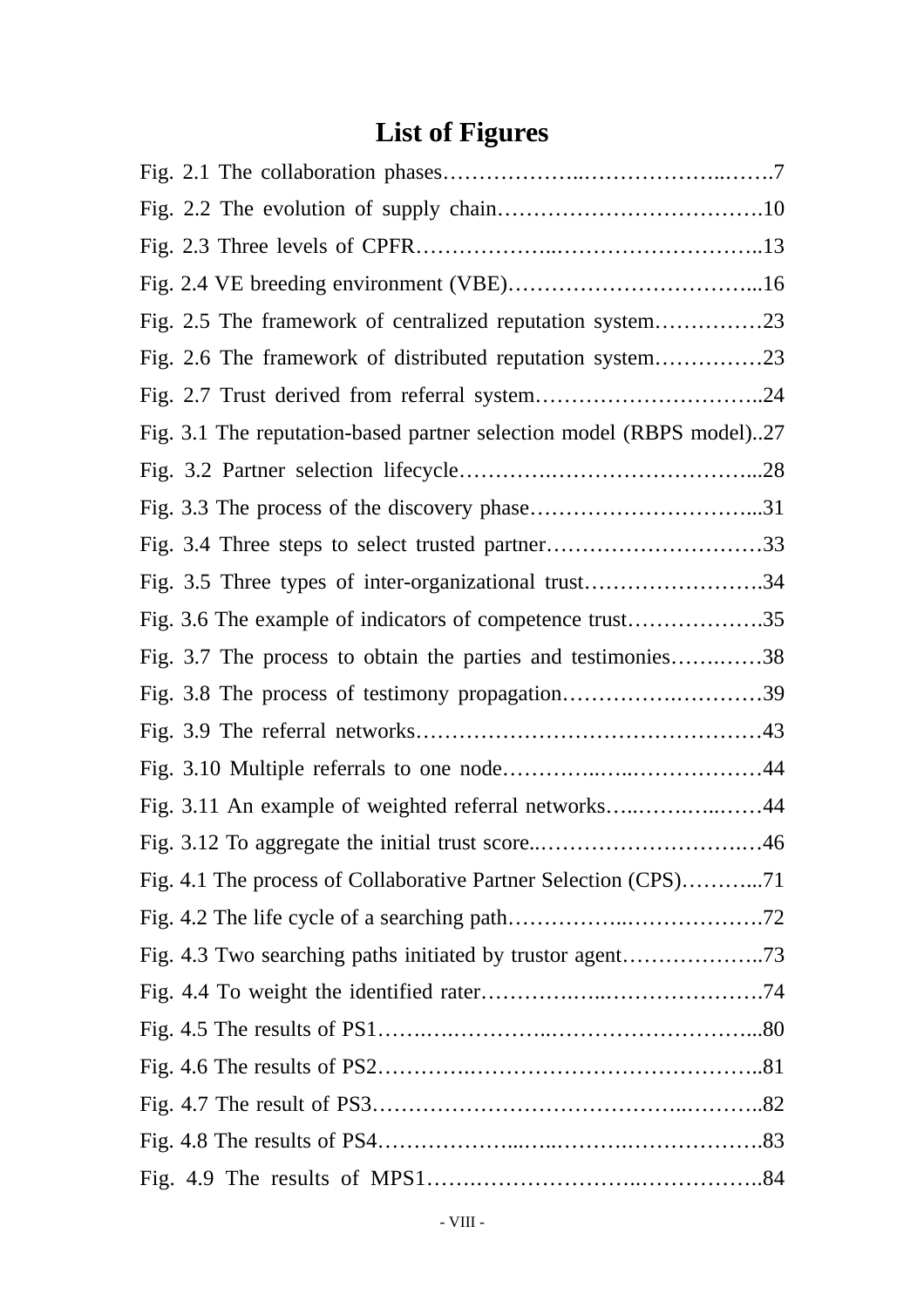| Fig. 4.14 Independent sample test for two factor combinations91 |  |
|-----------------------------------------------------------------|--|
|                                                                 |  |
|                                                                 |  |